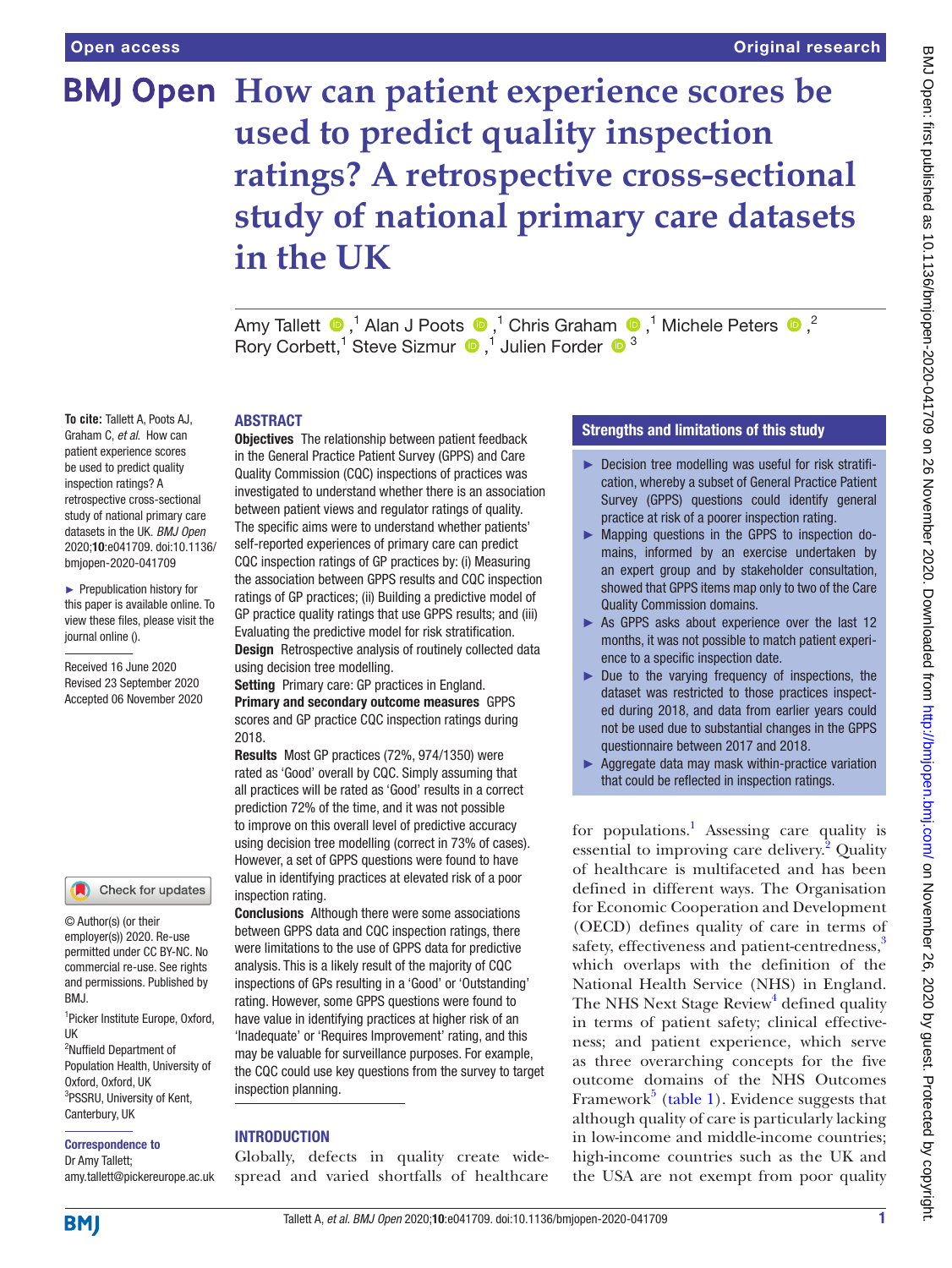<span id="page-1-0"></span>

| The five outcome domains of the NHS Outcomes Framework <sup>5</sup><br>Table 1 |                                                                                                                                                                                                  |  |  |  |
|--------------------------------------------------------------------------------|--------------------------------------------------------------------------------------------------------------------------------------------------------------------------------------------------|--|--|--|
| <b>Concepts</b>                                                                | <b>Domain</b>                                                                                                                                                                                    |  |  |  |
| <b>Effectiveness</b>                                                           | (1) Preventing people from dying prematurely.<br>(2) Enhancing quality of life for people with long-term illness.<br>(3) Helping people recover from episodes of ill health or following injury. |  |  |  |
| Patient experience                                                             | (4) Ensuring people have a positive experience of care.                                                                                                                                          |  |  |  |
| Safety                                                                         | (5) Treating and caring for people in a safe environment and protecting them from avoidable harm.                                                                                                |  |  |  |
| NHS, National Health Service.                                                  |                                                                                                                                                                                                  |  |  |  |

care. [1](#page-6-0) While the National Academies of Sciences and the OECD aim for international comparison, $6$  the Next Stage Review<sup>[4](#page-6-3)</sup> aims to evaluate care quality specifically in the NHS.

In England, most patient contact with the NHS happens in primary care.<sup>[7](#page-7-0)</sup> Multiple approaches evaluate primary care services in England, including the Quality and Outcomes Framework; patient surveys such as the General Practice Patient Survey (GPPS); the Health and Social Care Information Centre's Indicator Portal and inspections by the Care Quality Commission (CQC).<sup>2</sup>

The CQC is the independent regulator for Health and Social Care providers in England, and has conducted inspections for health and social care services since  $2009$ , and GP since  $2013$ .<sup>8</sup> The CQC asks all services five key questions ([box](#page-1-1) 1) covering 37 indicators, which are flagged as showing 'no evidence of risk', 'risk' or 'elevated risk'.<sup>9 10</sup> Additionally, CQC inspections bring together information held about GP practices and compares this to local and national data.<sup>11</sup>

Studies have explored relationships between CQC ratings and a range of associated factors. Higher CQC ratings are associated with better quality, for example, higher quality ratings are associated with better quality of life in care home residents[.12](#page-7-4) Another study indicated that acute NHS Trusts with better CQC ratings tend to

# Box 1 Key questions Care Quality Commission asks all services, including primary care<sup>[10](#page-7-16)</sup>

<span id="page-1-1"></span>1. Are they safe?

*Safe*: you are protected from abuse and avoidable harm

2. Are they effective?

*Effective*: your care, treatment and support achieves good outcomes, helps you to maintain quality of life and is based on the best available evidence

- 3. Are they caring? *Caring*: Staff involve and treat you with compassion, kindness, dignity and respect
- 4. Are they responsive to people's needs?

*Responsive*: services are organised so that they meet people's needs

5. Are they wellled?

*Well-led*: the leadership, management and governance of the organisation make sure it is providing high-quality care that is based around your individual needs, that it encourages learning and innovation, and that it promotes and open and fair culture

have high employee engagement, and lower ratings occur with high financial deficits.<sup>[13](#page-7-5)</sup>

Quality of healthcare, including primary care, is multifaceted and can be complex. $^{14}$  Consequently, defined indicators that evaluate quality only measure a part of what constitutes quality. Thus, a holistic approach to measuring quality is needed for that measurement to be useful. Holistic can refer to the perspectives by which quality is evaluated (eg, professionals and patients) or the methods used for measurement (eg, using indicators in conjunction with surveys; qualitative approaches and mixed methods). $14-17$  There is a wide array of initiatives to measure quality in primary care, yet these initiatives are poorly coordinated, overlap in some areas and leave other areas unmeasured.<sup>7</sup> Therefore, indicators of quality of primary care should be consolidated, with a small number of 'vital signals' on what matters most, rather than all indicators being presented separately.<sup>[2](#page-6-1)</sup>

If we use a holistic approach to quality evaluation, the patient perspective must be included. Experiences of healthcare services can be captured from patients through self-complete surveys.<sup>[18](#page-7-7)</sup> Such surveys complement other measures of care quality by accessing information that only patients hold.<sup>[19](#page-7-8)</sup> More positive patient experience is associated with better adherence to preventative and curative processes, better safety, better clinical outcomes, lower use of healthcare services<sup>19</sup> and fewer complication rates.<sup>20</sup> Furthermore, patient feedback can identify hospi-tals likely to have poorer quality in CQC inspections.<sup>[21](#page-7-10)</sup>

In England, the GPPS invites respondents to report their experiences of primary healthcare.<sup>15</sup> The GPPS provides practice-level data that is comparable across organisations and time.<sup>[22](#page-7-12)</sup> The survey has been updated to account for changes in primary care provision, and the findings inform the distribution of NHS resources.<sup>[15](#page-7-11)</sup> GPPS survey results have provided important insights into primary care provision. For example, people with longstanding psychological problems or emotional conditions have similar experiences of primary care to the rest of the population.[23](#page-7-13) Most people with multimorbidity report a positive experience of care and this experience deteriorates with a higher number of conditions.<sup>24</sup> Furthermore, practices where GPPS participants express lower levels of satisfaction, in particular for doctor patient communication, are more likely to experience higher levels of patients leaving the practice.<sup>[25](#page-7-15)</sup>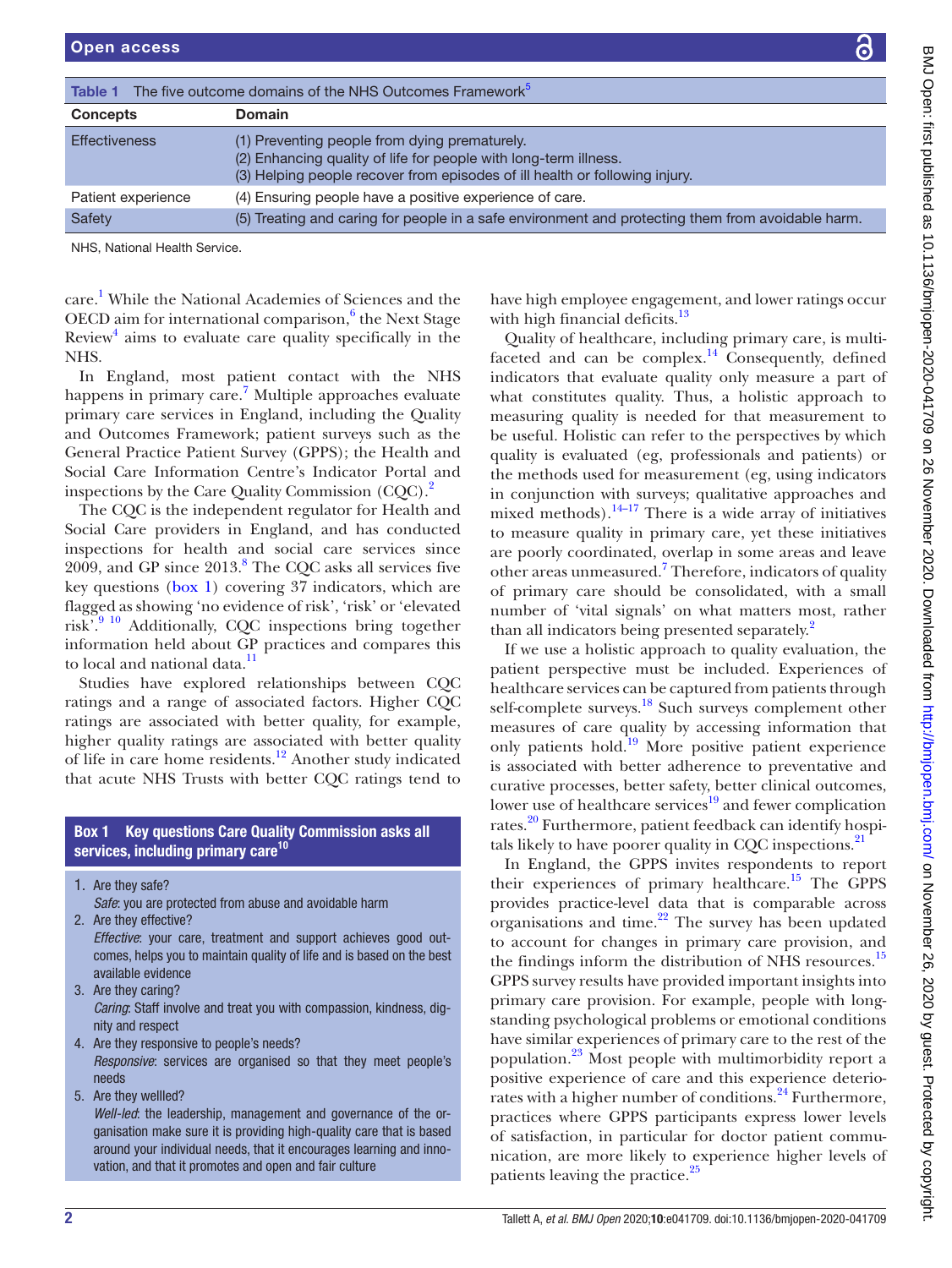CQC inspection ratings come at a huge expense and it is not possible for all practices to be inspected annually with the available resource. Thus, alternative approaches that use existing data such as the GPPS, may be a more costeffective way of understanding care quality. In particular, a predictive method that uses GPPS data could provide a sufficient assessment of practice ratings to complement CQC inspection activity. A 2020 study<sup>26</sup> suggests that GPPS data is not a good predictor of inspection ratings. However, in the current study, we explore a different modelling approach to examine risk stratification opportunities, to determine how far GPPS data can contribute to the assessment of practice ratings.

The GPPS was sent out by Ipsos MORI on behalf of NHS England to approximately 2.32million adults registered at an English GP practice in 2019. The sample design involved a proportionately stratified, unclustered sample at each practice. The required number of patients per practice was selected on a '1 in n' basis. For statistical representativeness, weights are generated to correct for potential design effects and non-response bias. The 2019 survey achieved over  $770000$  responses.<sup>27</sup> Data of this volume may make it possible to use patient experience to identify GP practices at greater risk of poorer care quality and to therefore identify priorities for inspection.

#### Aim

In this study, we examine the relationship between two indicators of quality in primary care in England: GPPS scores and CQC inspection ratings. Specifically, the research explores whether patients' self-reported

experiences of care can predict CQC inspection ratings of GP practices by:

- ► Measuring the association between GPPS results and CQC inspection ratings of GP practices.
- ► Building a predictive model of GP practice quality ratings that use GPPS results.
- ► Evaluating the potential of the predictive model for risk stratification.

# **METHODS**

## **Design**

Retrospective analysis of routinely collected data using decision tree modelling.

#### Variable identification

Six members of the team (including authors of this paper along with wider members of the Quality, Safety and Outcomes Policy Research Unit) mapped CQC inspection rating domains to questions in the 2018 GPPS. Additionally, stakeholder consultation resulted in CQC providing their own document showing GPPS items they consider to map to their inspection domains. This expert group of measurement specialists and academic professionals independently selected GPPS items that related to the CQC inspection domains (Caring, Responsive, Well-led, Safe, Effective). Results were reviewed and decisions to include items were based on where there was consensus. Where there was not unanimous agreement, these were further discussed among the expert group until consensus was reached. After synthesis, 10 questions were mapped to the Responsive domain, and six to the

<span id="page-2-0"></span>

| <b>Table 2</b> Mapping of GPPS items to CQC inspection rating domains                                                                                                                                                                                                                                                                                                                                                                                                                                                                                                                                                                                                                                                                                                                                                                                                                                                                                                                                                                                                                                                            |                                                                                                                                                                                                                                                                                                                                                                                                                                                                                                                                                                                                                                                                                                                           |  |  |  |  |  |  |
|----------------------------------------------------------------------------------------------------------------------------------------------------------------------------------------------------------------------------------------------------------------------------------------------------------------------------------------------------------------------------------------------------------------------------------------------------------------------------------------------------------------------------------------------------------------------------------------------------------------------------------------------------------------------------------------------------------------------------------------------------------------------------------------------------------------------------------------------------------------------------------------------------------------------------------------------------------------------------------------------------------------------------------------------------------------------------------------------------------------------------------|---------------------------------------------------------------------------------------------------------------------------------------------------------------------------------------------------------------------------------------------------------------------------------------------------------------------------------------------------------------------------------------------------------------------------------------------------------------------------------------------------------------------------------------------------------------------------------------------------------------------------------------------------------------------------------------------------------------------------|--|--|--|--|--|--|
| GPPS items mapping to 'Responsive' inspection domain<br>(Accessibility of services and how responsive services are to<br>people's needs)                                                                                                                                                                                                                                                                                                                                                                                                                                                                                                                                                                                                                                                                                                                                                                                                                                                                                                                                                                                         | GPPS items mapping to 'Caring' inspection domain<br>(Relational aspects of care including communication with staff,<br>confidence and trust and involvement in decisions)                                                                                                                                                                                                                                                                                                                                                                                                                                                                                                                                                 |  |  |  |  |  |  |
| 1. Generally, how easy is it to get through to someone at your<br>GP practice on the phone?<br>2. How easy is it to use your GP practice's website to look for<br>information or access services?<br>3. How satisfied are you with the general practice appointment<br>times that are available to you?<br>4. How often do you see or speak to your preferred GP when<br>you would like to?<br>5. Were you satisfied with the type of appointment (or<br>appointments) you were offered?<br>6. Overall, how would you describe your experience of making<br>an appointment?<br>7. Last time you had a general practice appointment, how good 6.<br>was the healthcare professional at giving you enough time?<br>8. Thinking about the reason for your last general practice<br>appointment, were your needs met?<br>9. Have you had a conversation with a healthcare professional<br>from your GP practice to discuss what is important to you<br>when managing your condition (or conditions)?<br>10. Have you agreed a plan with a healthcare professional from<br>your GP practice to manage your condition (or conditions)? | 1. How helpful do you find the receptionists at your GP practice?<br>2. Last time you had a general practice appointment, how good<br>was the healthcare professional at listening to you?<br>3. Last time you had a general practice appointment, how good<br>was the healthcare professional at treating you with care and<br>concern?<br>4. During your last general practice appointment, were you<br>involved as much as you wanted to be in decisions about your<br>care and treatment?<br>5. During your last general practice appointment, did you have<br>confidence and trust in the healthcare professional you saw or<br>spoke to?<br>Overall, how would you describe your experience of your GP<br>practice? |  |  |  |  |  |  |

CQC, Care Quality Commission; GP, General Practitioner; GPPS, General Practice Patient Survey.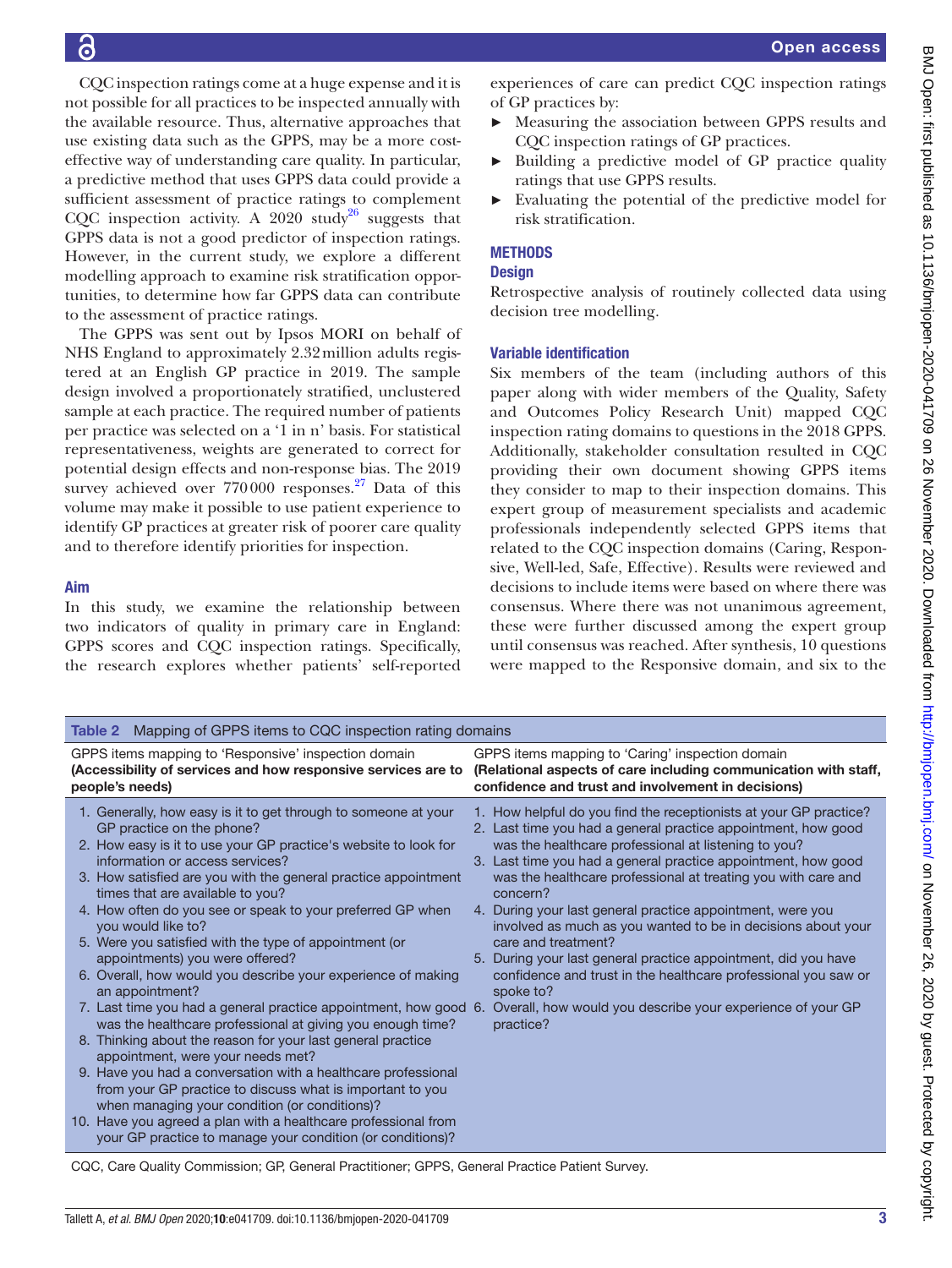Caring domain ([table](#page-2-0) 2). No GPPS items were mapped to the Safe, Effective or Well-led domains.

#### Data sources

#### General Practice Patient Survey

The GPPS data set for 2018 was downloaded from the GPPS portal. $27$  The survey had been sent to a sample of 2,221,068 individuals, and 758,165 questionnaires were completed (response rate 34%). The midpoint of the fieldwork period assigned as the fieldwork date, as the exact date could not be determined from the available documentation.

#### Care Quality Commission

The CQC Ratings data for inspection dates during 2018 were obtained by extract request from the CQC. GP surgeries, identified by Organisation code, could be present in the data set several times, with observations displayed at the level of the key question on a given inspection date. Duplicate instances were removed by retaining those records that represented a full review, identified as containing assessment for all domains.

#### Data merging

The CQC Ratings and GPPS scores were matched via the Organisation Code for the GP practice and a derived date that assigned the most recent past GPPS fieldwork date to the CQC inspection date. The merge was conducted by programmatically identifying the most recent fieldwork midpoint in the past of an inspection date.

#### Study variables

#### **Predictors**

The question fields that were mapped to responsive and caring ([Table](#page-2-0) 2) were used as predictor variables, using the percentage of responses in most positive and most negative categories for each question as separate variables (ie, percentage of people selecting *Yes, definitely*; and percentage of people selecting *Not at all*). GPPS questions that were not mapped to any of the CQC inspection domains were not included in the analysis.

#### **Outcomes**

The outcome variables assessed were CQC inspection ratings for 'Overall' (a combined rating of all the key questions), which uses an ordinal scale (Outstanding, Good, Requires Improvement and Inadequate.

#### Analytical approach

Polyserial correlation was used to provide a measure of association between the predictor variables (percentages), as identified by the expert group and the outcome variable (four category ordinal).

The predictive modelling approach adopted was decision tree analysis, using conditional inference trees (CTree). CTree is a non-parametric class of regression trees that embed tree-structured models into a conditional inference procedure. For this study, CTree was implemented using the R function partykit::ctree. $28$  The

algorithm applies recursive partitioning, at each step selecting the independent variable that provides the most information about the dependent target and dividing the data into subsets of cases (nodes) based on the values of the selected independent variable and according to statistical significance rules. The segregation occurs such that the data in each descendent node are more homogeneous than in the parental nodes. $2930$  Partitioning continues at each node until it is no longer possible to create statistically distinct groups. CTree overcomes the disadvantages of other implementations of decision trees as it incorporates statistical significance testing and because the selection of split variables is not biased towards those with more categories.[31](#page-7-21) The algorithm selects the most appropriate form of model (regression or classification) at each node based on the type of variable (continuous or categorical); in this study, regression models were appropriate. Missing data for continuous predictors are handled by the algorithm through a system of surrogate splits: splits that preserve the distribution of the original split.<sup>[31](#page-7-21)</sup>

The outcome of the decision tree was a set of terminal nodes with a predicted inspection rating and the error rate: the mismatch between the predicted rating and the actual inspection result. By identifying terminal nodes containing a high proportion of ratings in the 'Inadequate' or 'Requires Improvement' categories, the results provide both a predicted rating and a means of identifying practices at risk of a poor rating.

#### Patient and public involvement

Patient and public involvement representatives were involved in designing the study, by selecting the setting (primary care). The authors consulted stakeholders including CQC, NHS England and academics with a relevant research interest, about the research, and discussions shaped the focus of the study.

# RESULTS

Restricting the data set to cases with an inspection date in 2018 and fieldwork year in 2018 left 1269 records, an additional 81 records had an inspection date in 2019 and fieldwork year in 2018 (total 1350). The ratings for these were predominantly 'Good' (72%, 974/1350). With 1350 rows and 64 candidate variables, there was missing data in 4.3% (3697/86,400), the algorithm automatically used surrogate splits, described previously.

#### Polyserial correlations

None of the polyserial correlations between predictors and outcome variable coefficients has an absolute value of greater than 0.354 ([online supplementary material S1\)](https://dx.doi.org/10.1136/bmjopen-2020-041709), the largest was for a negative rating of the overall experience of the service on the GPPS question. All predictor variables were included as candidates in the decision tree analysis.

#### Decision tree analysis

A three level tree provided an optimised classification of the data set provided. This tree assigned 97%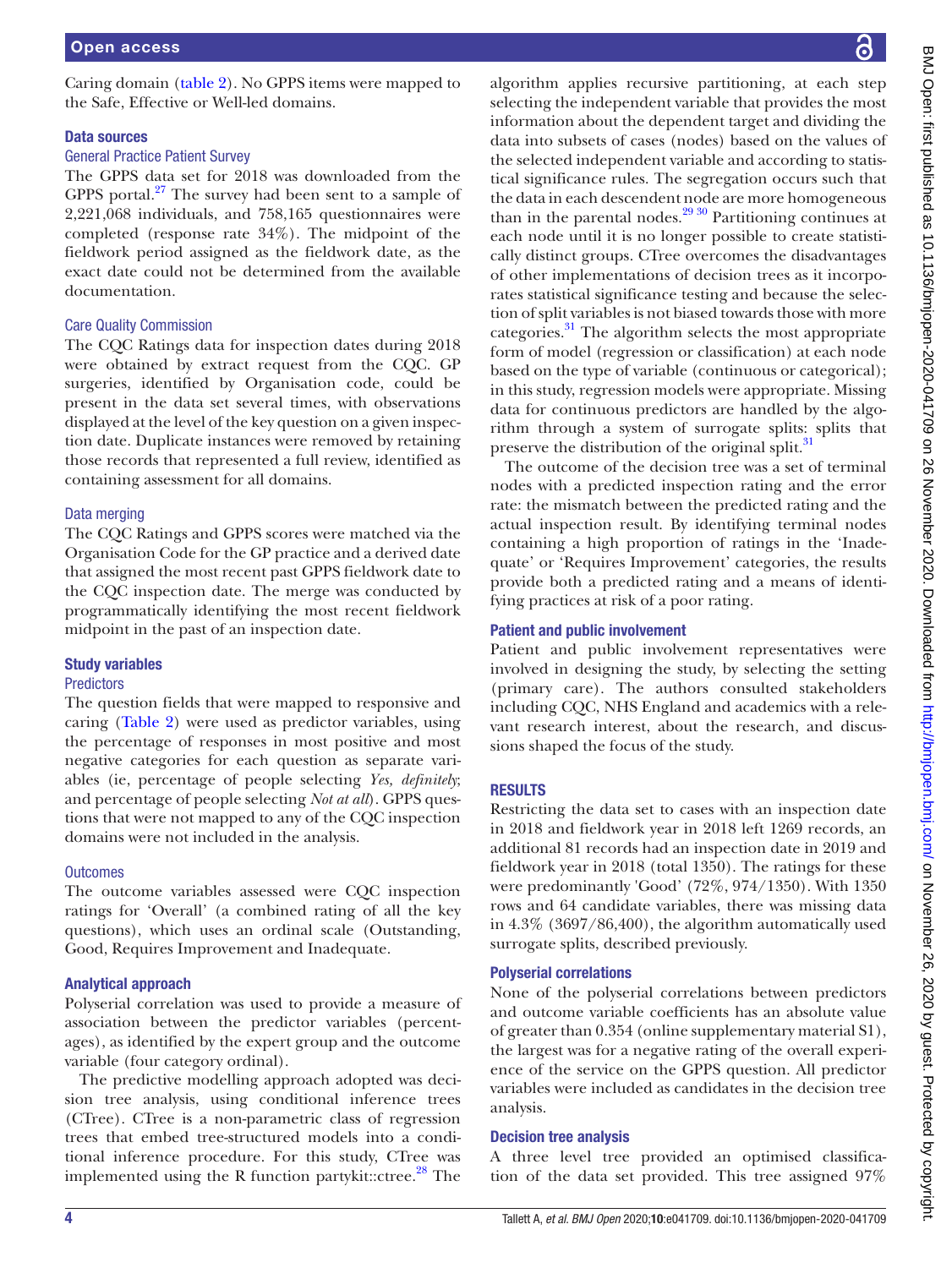

<span id="page-4-0"></span>(1309/1350) cases a rating of 'Good' and 3% (41/1350) 'Inadequate', an overall correct classification of 73% (988/1350; [figure](#page-4-0) 1).

The indicators used in the tree model  $(box 2)$  $(box 2)$ , were not necessarily those with the highest bivariate correlations.

To evaluate the performance of the tree in classifying practices, the tree classification rules were applied to the dataset and practices allocated to one of the terminal nodes (or to 'Unclassified' if any required data were missing). Both the tree-based classification and actual inspection rating were then collapsed into two categories: 'Good/Outstanding' and 'Inadequate/Requires Improvement'. The level of agreement corrected for chance (Cohen's kappa) between these classifications was 0.12, implying poor agreement. This is primarily a result of the large bulk of both classifications being in the 'Good/Outstanding' category (so that there is a high probability of chance agreement).

#### Box 2 Questions in the model

 $#3$ 

<span id="page-4-1"></span>Q28\_5: % answering *Very poor* to 'Overall experience of GP'

**Q86B** 1: % answering *Very good* to 'Last time you had a general practice appointment, how good was the healthcare professional at listening to you?'

Q9\_1: % answering *Always* or *Almost always* to 'Frequency of seeing preferred GP'.

Q89\_1: % answering *Yes, definitely* to 'During your last general practice appointment, were you involved as much as you wanted to be in decisions about your care and treatment?'

Q3\_4: % answering *Not at all easy* to 'Ease of getting through to someone at GP practice on the phone'.

Q89\_3: % answering *No, not at all* to 'During your last general practice appointment, were you involved as much as you wanted to be in decisions about your care and treatment?'

Examining the performance of the decision tree within each terminal node, [table](#page-5-0) 3 shows the distribution of inspection ratings for each node.

Practices classified in nodes 9–13 have a relatively high probability of being rated less than 'Good', followed by node 3. Of these, the highest risk of a poor classification was in nodes 10 and 13.

#### **DISCUSSION**

Quality of healthcare is an important topic worldwide, with evidence of poor quality services in all countries.<sup>1</sup> Primary care is critical in the provision of coordinated care. [3](#page-6-2) Exploring the association between GPPS data and CQC inspections allows us to understand whether routinely collected patient experience data can be used to identify poor quality healthcare within the NHS in England. The GPPS and CQC inspection outcomes both assess the quality of GPs, although from different perspectives and with a different focus. High quality primary care can lead to better outcomes while being cost effec-tive.<sup>[1](#page-6-0)</sup> Some data are collected in England, such as GP patient experience survey data, that is not available for other countries. Exploring how these data can be used for understanding care quality is useful both within and beyond the context of the NHS in England.

In our study, there was limited overlap in the themes covered in the two data sources, with narrow alignment of the mapping of GPPS questions to only two of the five key areas assessed by CQC. There were no strong bivariate associations between the GPPS variables and CQC outcome. We found that GPPS data did not provide for more accurate predictions of CQC ratings compared with simply assuming that all practices would be rated as 'Good' overall. Yet, by using a decision tree approach,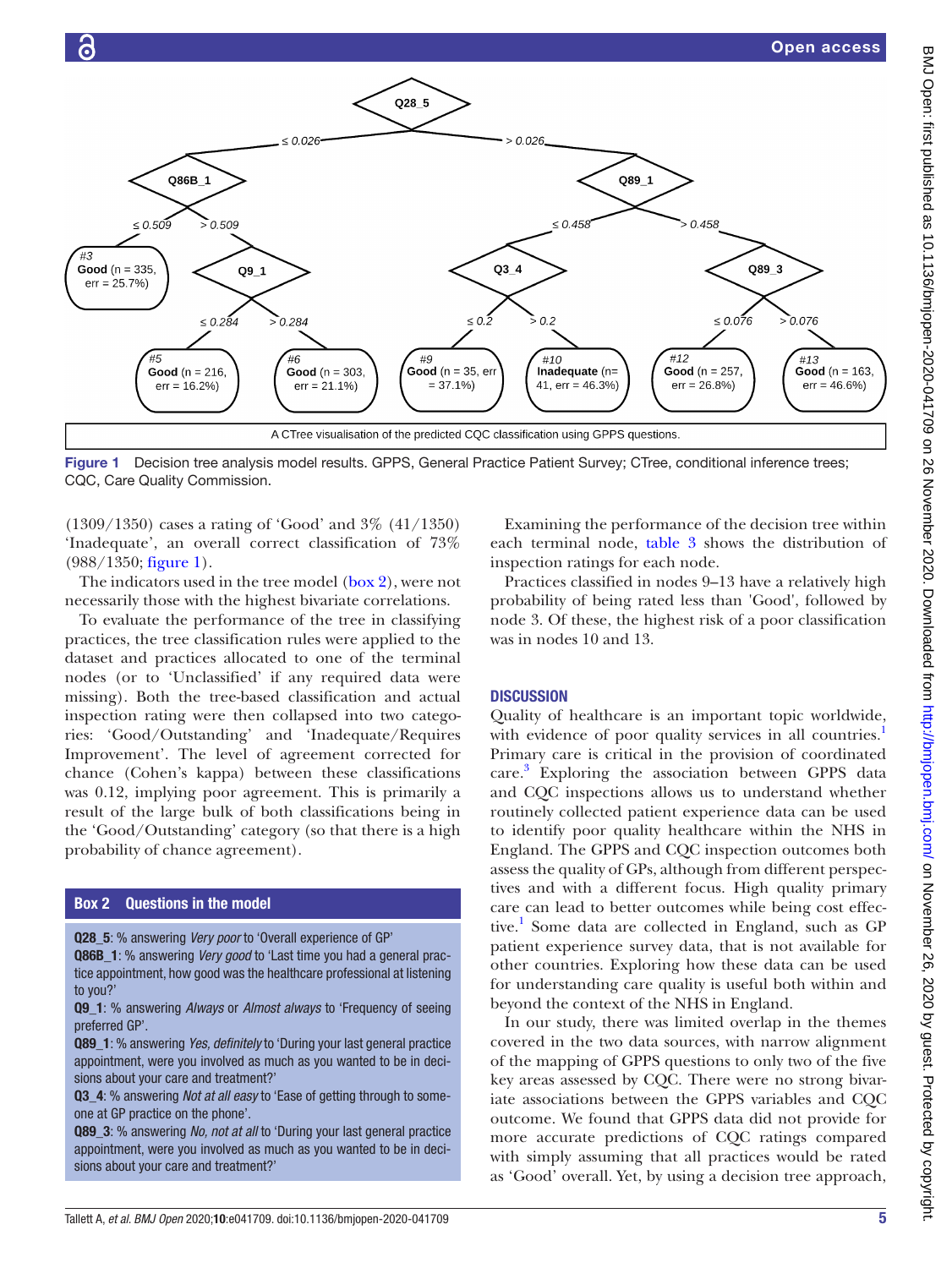<span id="page-5-0"></span>

| <b>Decision tree terminal</b> | <b>Inspection rating</b> |      |    |                                 |  |
|-------------------------------|--------------------------|------|----|---------------------------------|--|
|                               | Good/Outstanding         |      |    | Inadequate/Requires Improvement |  |
| Node and classification       | N                        | $\%$ | N  | $\frac{0}{0}$                   |  |
| 0 Unclassified                | 42                       | 77.8 | 12 | 22.2                            |  |
| 3 Good                        | 244                      | 74.2 | 85 | 25.8                            |  |
| 5 Good                        | 196                      | 92.9 | 15 | 7.1                             |  |
| 6 Good                        | 235                      | 83.9 | 45 | 16.1                            |  |
| 9 Good                        | 21                       | 63.6 | 12 | 36.4                            |  |
| 10 Inadequate                 | 9                        | 22.0 | 32 | 78.0                            |  |
| 12 Good                       | 177                      | 72.8 | 66 | 27.2                            |  |
| 13 Good                       | 85                       | 53.5 | 74 | 46.5                            |  |

an 'Inadequate' or 'Requires Improvement' rating. The decision tree analysis does not include solely the most correlated variables, potentially due to non-linear effects or redundancies in the predictors.

The study has a number of important strengths. By accessing large volumes of publically available data, we developed a substantial dataset that takes account of the timing of GP practice surveys and inspections to take an ecological view of the potential utility of the GPPS for regulation. We used a thorough approach to map questions in the GPPS to inspection domains. However, a potential weakness is the lack of evidence from the GPPS on two of the five domains used by CQC. Due to the frequency of inspections (not all GP practices are inspected annually), the dataset was restricted to those practices inspected during 2018. We were unable to use data from multiple years due to significant changes in the GPPS questions and format between 2017 and 2018. Furthermore, the study used data aggregated to practice level, and this prevents consideration of variation in experience between subgroups of patients, which might be relevant to ratings of practice performance. The model represented only a small improvement in prediction compared with assuming all practices are 'Good', and should only therefore be used for prioritising instead of selecting where to target CQC inspections. Finally, as GPPS asks about experience over the previous 12 months, it was not possible to match patient experience to a specific inspection date and instead the midpoint period of the survey fieldwork date was used to match to inspection date.

In recognising the limitations of cross-sectional studies, although they are relatively quick to conduct, they provide only a snapshot of data, and we can therefore not guarantee representativeness. This means that the model may not apply to future data. This could be explored with further research to test the model prospectively on future datasets.

A 2020 study<sup>26</sup> found that using GPPS data to predict CQC inspection ratings gave results little better than

egression models to develop predictions; by contrast, the decision tree approach that we used is more suitable for risk stratification rather than direct prediction. Our study thus adds to the evidence by showing that GPPS data could be used for risk stratification by identifying practices at risk of poor inspection ratings, even without being able to predict exact ratings for all practices. Our study also uses data from a more recent iteration of the GPPS, which was substantially redeveloped for 2018; thus we can conclude that Allen *et al*<sup>26</sup> findings stand despite changes to the questionnaire, while identifying specific items in the updated survey that should be of regulatory interest.

Our research has important implications for policymakers and regulators both within England and internationally. Inspection-led assessments of provider quality are onerous and expensive to conduct. In 2018/2019, CQC spent approximately £93million on inspections, representing 41% of the organisation's overall expenditure. $32$  The inspection model has been criticised for having mixed effects and some unintended and negative consequences, including increasing pressure on staff, and decreasing staff and patient morale.<sup>33</sup> <sup>34</sup> Even small improvements in the efficiency with which inspections are allocated have the potential to save significant sums of money for the system, and to reduce the unmeasured, but likely substantial, costs to provider staff preparing for and conducting inspection visits. Making further use of existing data as part of a surveillance model could support this goal, and the CQC should consider the potential to incorporate the findings of this study as part of the 'CQC insight' system. Practice managers and general practitioners should note the findings as evidence of the importance of patient feedback from the GPPS.

There remain a number of unanswered questions that would benefit from future research. First, we noted a narrow association between the content in the GPPS and the themes rated by CQC in its inspections. This raises questions about whether the content of the GPPS is sufficiently broad to provide a thorough understanding of quality from the perspective of patients. Further research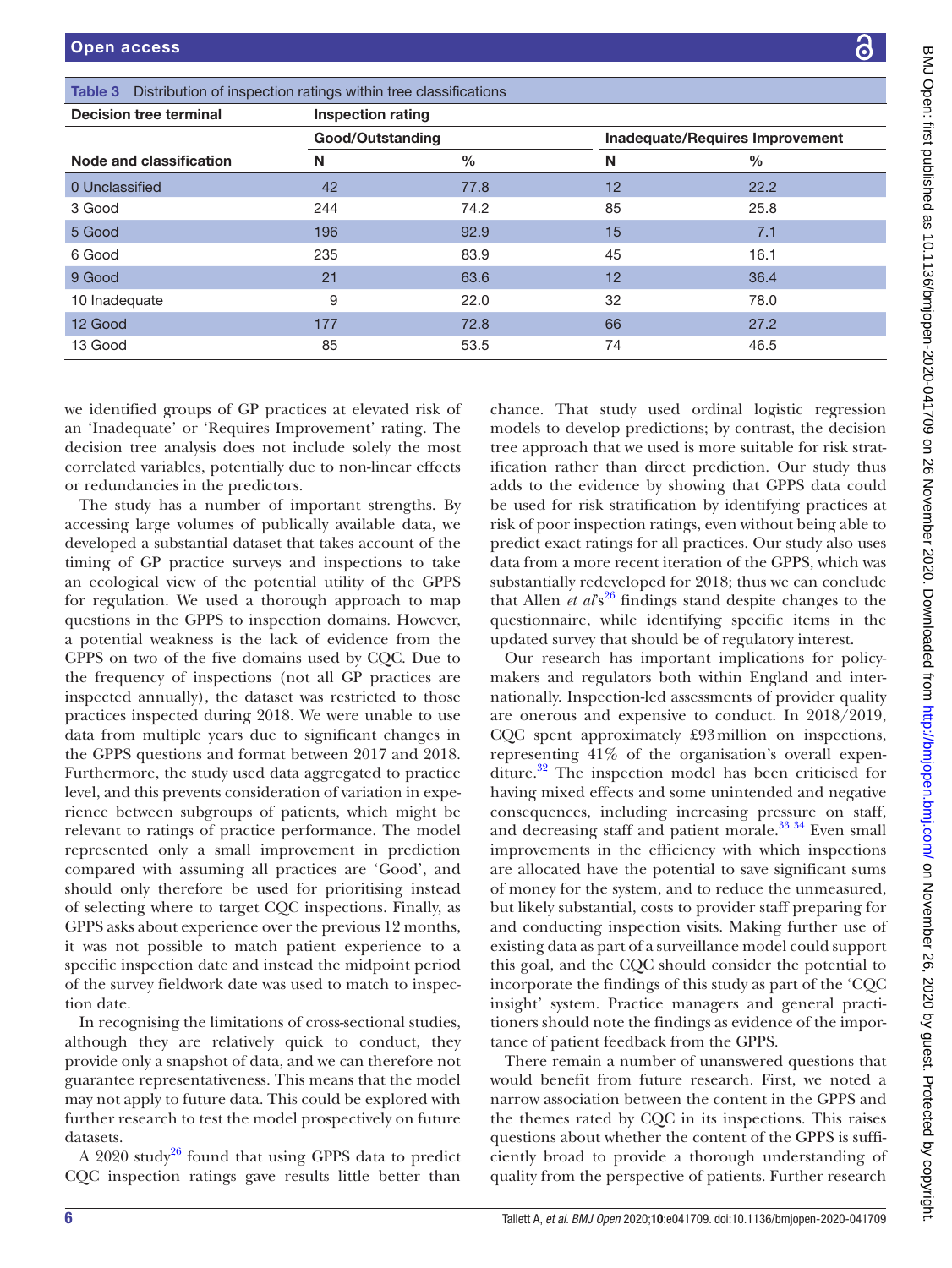could engage patients in defining quality, and to consult them on the CQC inspection approach. However, an alternative interpretation may be that patients may not be expected to have direct experience of some areas that should naturally be covered as part of regulatory oversight, $35$  that is, those relating to the safety, effectiveness and well-led domains. This argument is also predicated on the presumption that CQC ratings are themselves appropriate measures of quality, an issue beyond the scope of this paper. A second question is whether the utility of GPPS data for surveillance could be further improved with the use of additional data. Our analysis included responses from the GP patient survey, but it is possible that other public data about practices might be added to improve the decision tree model. Further research should explore the potential value of adding geographic, demographic or organisational data to improve risk stratification.

# **CONCLUSION**

Questions in the GPPS were narrowly aligned to two of the areas evaluated by CQC in their GP practice inspections. GPPS data were not able to predict CQC ratings of GP practices with more accuracy than a model that simply assumes all practices will be rated as 'Good'. This reflects the preponderance of 'Good' ratings in the inspection dataset. However, the decision tree analysis provides an opportunity to target resources, using the terminal classification node 'misclassification' rate (the number incorrectly assigned when compared with the known rating) to indicate those targets. For instance, if a large proportion of GP practices would be incorrectly assigned as 'Good' in a node that is defined in terms of the responses to GPPS survey questions, constituent practices for that node should be targeted for CQC inspection. Whereas, if a node correctly classified most of the GP practices as 'Good', then constituent practices of that node should be placed at a lower priority for inspection. In addition, where the classification is not 'Good' those practices should be targeted for inspection to confirm or reject that prediction, regardless of the misclassification rate on this test data. This suggests that routinely collected GPPS data may, along with other data sources, be useful in identifying practices at greater risk of a lower rating, thereby allowing CQC to prioritise inspections for this risk group. This potentially allows for more efficient resource allocation.

Twitter Amy Tallett [@amytallett](https://twitter.com/amytallett), Alan J Poots [@DrAlanJPoots](https://twitter.com/DrAlanJPoots) and Chris Graham [@](https://twitter.com/ChrisGrahamUK) [ChrisGrahamUK](https://twitter.com/ChrisGrahamUK)

Acknowledgements The authors thank the wider members of the Quality, Safety and Outcomes Policy Research Unit for their input and advice. The authors are grateful to CQC for their support in providing data and information to assist with question mapping.

Contributors All authors contributed to the writing of this article and interpretation of findings. CG and JF were responsible for study inception and providing expert advice throughout the project. AT had oversight of the project including coordination and stakeholder consultation. RC acquired and cleaned and matched the data sets. AJP matched the datasets and conducted the analyses. SS developed the analysis

approach and contributed to the analyses. MP conducted the literature review and drafted the introduction.

Funding This research is funded by the National Institute for Health Research (NIHR) Policy Research Programme, conducted through the Quality, Safety and Outcomes Policy Research Unit, PR-PRU-1217–20702.

Disclaimer The views expressed are those of the author(s) and not necessarily those of the NIHR or the Department of Health and Social Care.

Competing interests None declared.

Patient consent for publication Not required.

Ethics approval This study was assessed using the UK Health Regulatory Authority online tools 'Is my study research?' and 'Does my study required ethics?'. Whilst intending to produce generalisable knowledge and thus considered research, NHS REC approvals were not needed, as the study is secondary use of aggregated data, with no randomisation, and no intervention. The study was reviewed by Picker Institute Europe's organisational Ethics Governance Board (reference 089) with the same outcome.

Provenance and peer review Not commissioned; externally peer reviewed.

Data availability statement Data sharing not applicable as no datasets generated and/or analysed for this study. The study is secondary use of publicly available, aggregated data.

Supplemental material This content has been supplied by the author(s). It has not been vetted by BMJ Publishing Group Limited (BMJ) and may not have been peer-reviewed. Any opinions or recommendations discussed are solely those of the author(s) and are not endorsed by BMJ. BMJ disclaims all liability and responsibility arising from any reliance placed on the content. Where the content includes any translated material, BMJ does not warrant the accuracy and reliability of the translations (including but not limited to local regulations, clinical guidelines, terminology, drug names and drug dosages), and is not responsible for any error and/or omissions arising from translation and adaptation or otherwise.

Open access This is an open access article distributed in accordance with the Creative Commons Attribution Non Commercial (CC BY-NC 4.0) license, which permits others to distribute, remix, adapt, build upon this work non-commercially, and license their derivative works on different terms, provided the original work is properly cited, appropriate credit is given, any changes made indicated, and the use is non-commercial. See: [http://creativecommons.org/licenses/by-nc/4.0/.](http://creativecommons.org/licenses/by-nc/4.0/)

#### ORCID iDs

Amy Tallett<http://orcid.org/0000-0002-3386-0731> Alan J Poots<http://orcid.org/0000-0002-2331-0904> Chris Graham<http://orcid.org/0000-0002-6410-8171> Michele Peters<http://orcid.org/0000-0002-0076-5981> Steve Sizmur <http://orcid.org/0000-0001-9776-8531> Julien Forder<http://orcid.org/0000-0001-7793-4328>

# **REFERENCES**

- <span id="page-6-0"></span>1 National Academies of Sciences, Engineering, and Medicine. *Crossing the global quality chasm: improving health care worldwide*. Washington, DC: The National Academies Press, 2018.
- <span id="page-6-1"></span>2 Dixon J, Spencelayh E, Howells A, *et al*. Indicators of quality of care in general practices in England. an independent review for the Secretary of state for health. health Foundation, London, 2015. Available: [https://www.health.org.uk/publications/indicators-of](https://www.health.org.uk/publications/indicators-of-quality-of-care-in-general-practices-in-england)[quality-of-care-in-general-practices-in-england](https://www.health.org.uk/publications/indicators-of-quality-of-care-in-general-practices-in-england) [Accessed 25 Jul 2019].
- <span id="page-6-2"></span>3 The Organisation for Economic Cooperation and Development. Caring for quality in health: lessons learnt from 15 reviews of health care quality, 2017. Available: [https://www.oecd.org/els/health](https://www.oecd.org/els/health-systems/Caring-for-Quality-in-Health-Final-report.pdf)[systems/Caring-for-Quality-in-Health-Final-report.pdf](https://www.oecd.org/els/health-systems/Caring-for-Quality-in-Health-Final-report.pdf) [Accessed 15 Sep 2020].
- <span id="page-6-3"></span>Department of Health. High quality care for all; NHS next stage review final report. London: department of health, 2008. Available: [https://assets.publishing.service.gov.uk/government/uploads/](https://assets.publishing.service.gov.uk/government/uploads/system/uploads/attachment_data/file/228836/7432.pdf) [system/uploads/attachment\\_data/file/228836/7432.pdf](https://assets.publishing.service.gov.uk/government/uploads/system/uploads/attachment_data/file/228836/7432.pdf) [Accessed 11 Sep 2019].
- <span id="page-6-4"></span>NHS digital: about the NHS outcomes framework, 2019. Available: [https://digital.nhs.uk/data-and-information/publications/ci-hub/nhs](https://digital.nhs.uk/data-and-information/publications/ci-hub/nhs-outcomes-framework)[outcomes-framework](https://digital.nhs.uk/data-and-information/publications/ci-hub/nhs-outcomes-framework) [Accessed 16 Oct 2019].
- <span id="page-6-5"></span>6 Carinci F, Van Gool K, Mainz J, *et al*. Towards actionable international comparisons of health system performance: expert revision of the